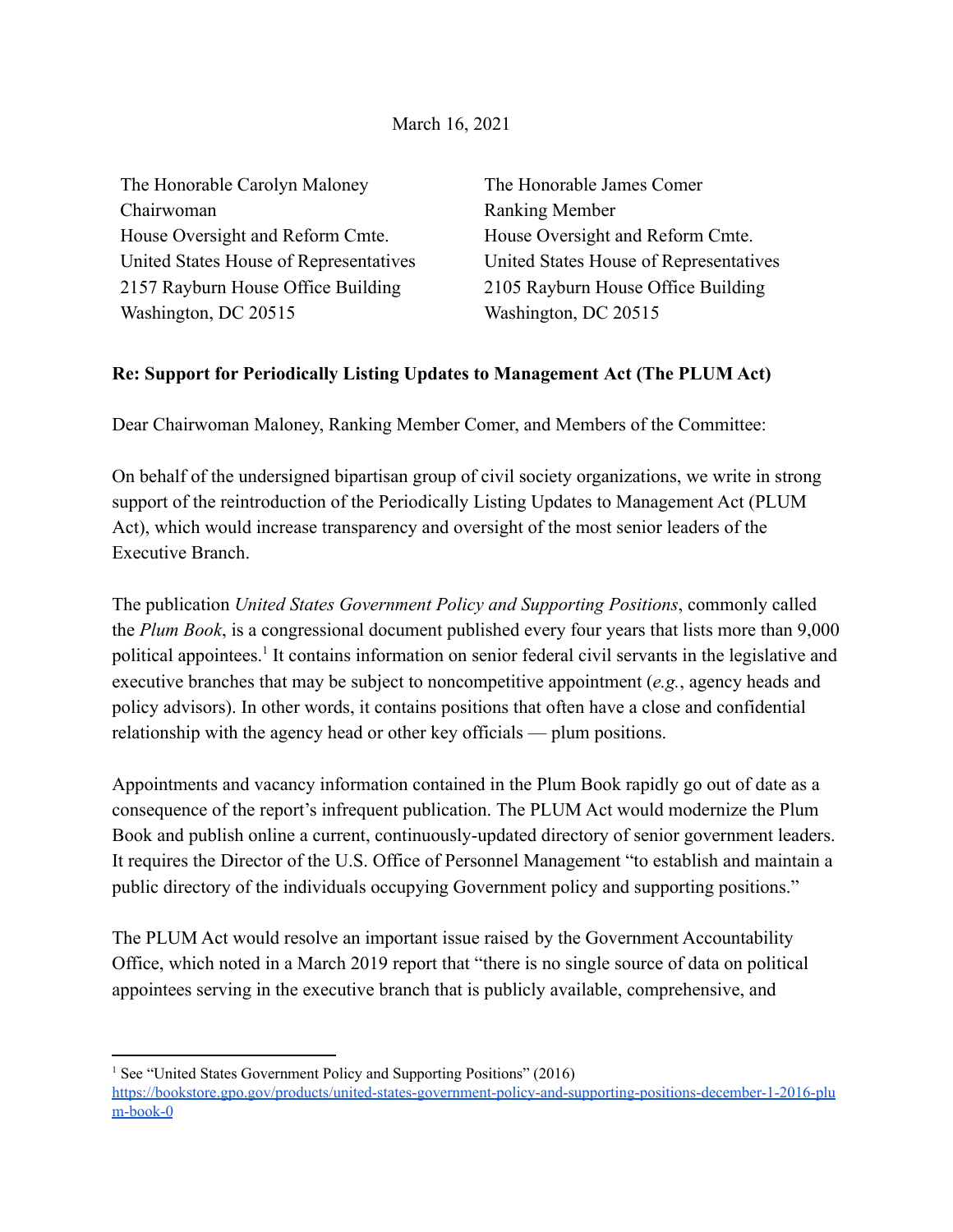timely."<sup>2</sup> It would address GAO's conclusion that such a source of "information would facilitate" congressional oversight and hold leaders accountable."

The continuously-updated repository of information about political appointees required under the PLUM Act would facilitate independent review and analysis related to political appointees. It would make it possible to understand which offices are filled and which offices have vacancies, how long those offices have been vacant, and how that information has changed over time. Publication may increase visibility for these job opportunities and encourage a wider pool of diverse candidates to pursue these positions.

We thank you for your efforts regarding the PLUM Act in the 116th Congress and support the reintroduction and passage of that legislation this Congress. We would welcome the opportunity to discuss this further. Please contact Daniel Schuman, Policy Director for Demand Progress at [Daniel@DemandProgress.org](mailto:Daniel@DemandProgress.org) or 240-237-3930.

Sincerely,

18by.Vote Americans for Prosperity Campaign Legal Center Center for Common Ground Clean Elections Texas Citizens for Responsibility and Ethics in Washington (CREW) Common Defense Demand Progress Fix Democracy First Government Accountability Project Government Information Watch Greenpeace US Harrington Investments, Inc. Issue One New Progressive Alliance Open the Government Project On Government Oversight (POGO) Senior Executives Association Society of Professional Journalists

<sup>&</sup>lt;sup>2</sup> "Government-wide Political Appointee Data and Some Ethics Oversight Procedures at Interior and SBA Could Be Improved," Government Accountability Office, Report 19-249 (March 2019), [https://www.gao.gov/assets/700/697593.pdf.](https://www.gao.gov/assets/700/697593.pdf)